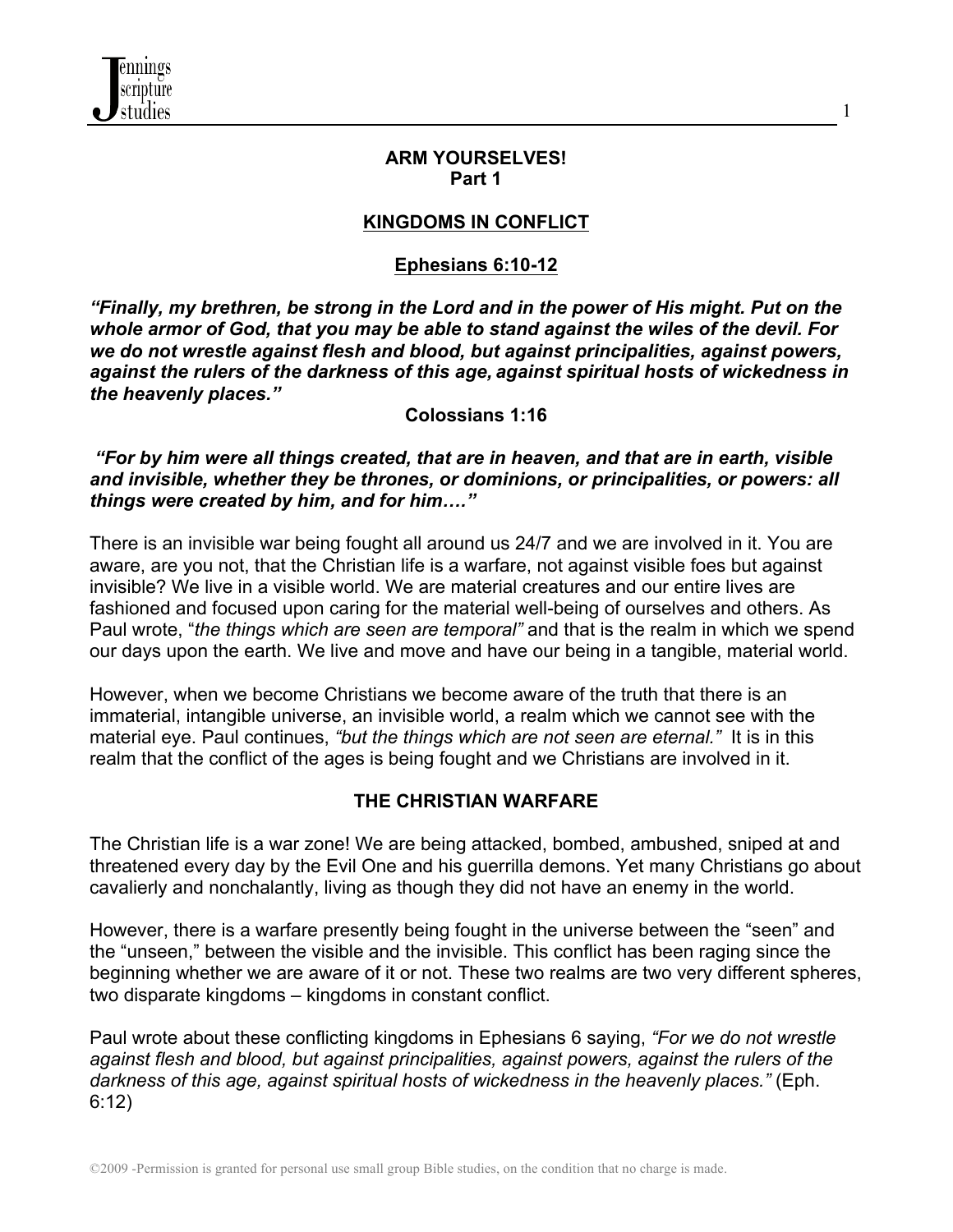

What is it about the words: "*Put on the whole armor of God";* and, *"The devil as a roaring lion walks about seeking whom he may devour," that* is not comprehended by many who classify themselves as Christians? Is it that they are ignorant? Is it that they have been led to believe that warfare is for pastors, Christian leaders and missionaries only? Perhaps they have they never considered the question posed in the old hymn:

> *"Must I be carried to the skies On flowery beds of ease, While others fight to gain the prize And sail o'er bloody seas?"*

The apostle Paul says to such, *"It is high time to awake out of sleep: for now is our salvation nearer than when we believed. The night is far spent, the day is at hand: let us therefore cast off the works of darkness, and let us put on the armor of light."* (Romans 13:11-12) Evil forces are at work; Satan desires to destroy the citadel of your soul and overthrow the Church of Jesus Christ!

There is an unseen sphere all around us in which battles rage every moment. It is in the realm of the spirit world. In 2 Kings 6 we have a glimpse of that world. Elisha prayed that his servant might see into the world of spirits that surrounded them. He prayed, *"LORD, I pray open his eyes, that he may see. And the LORD opened the eyes of the young man; and he saw: and, behold, the mountain was full of horses and chariots of fire round about Elisha."* (II Kings 6:17)

If our eyes were opened as were the eyes of the servant of Elisha, we too would see our streets, hills, homes, cities and churches surrounded by demonic foes as well as God's angelic army. We are in the middle of that warfare!

## **THE CHRISTIAN WARRIORS**

Before we surrendered to Jesus, we were at war *against* God, if not consciously and actively fighting against Him, we were nevertheless, on the side of His enemies. Paul wrote to the Romans, *"When we were enemies, we were reconciled to God by the death of his Son"* (Rom. 5:10) and to the Colossians he wrote, *"You, that were sometime alienated and enemies in your mind by wicked works, yet now has he reconciled…."* (Col. 1:21)

When God delivered us from the Kingdom of Darkness and brought us into the Kingdom of Light, our allegiance was changed and we are now engaged in warfare *for* God. Christians are the human soldiers in God's army. The enemy, the devil, wants to negate our effectiveness in this warfare.

**Illust**. There's a story about a king of Sparta in ancient Greece who boasted to a visiting monarch about the mighty walls of Sparta. But the guest looked around and didn't see any walls, and finally he said to his host, "I'd like to see those walls. Show them to me!" The Spartan ruler pointed with great satisfaction to some disciplined and well-trained troops, part of Sparta's mighty army, and exclaimed, "There they are! Those are the walls of Sparta!"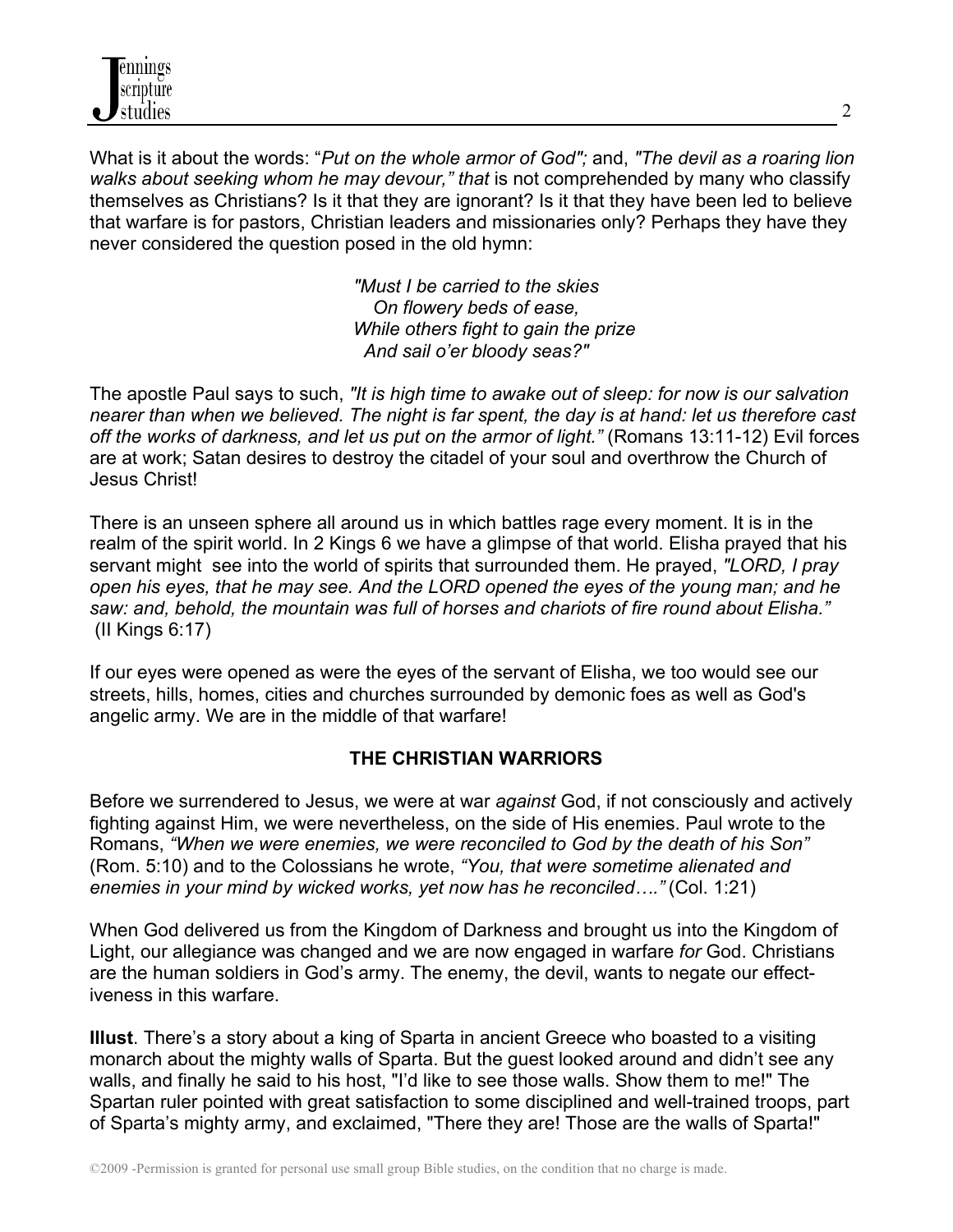

Christians make up part of the wall that is standing in resistance to evil and the Evil One and his army. Therefore, Paul writing to Timothy, said:

- *"Fight the good fight of faith"* (1 Tim. 6.12) and
- *"war a good warfare"* (I Tim.1:18).
- Paul's end-of-life testimony was: *"I have fought a good fight."* (2 Tim. 4:7)
- Jude writes, *"Earnestly contend for the faith."* (Jude v.3)

Therefore, while the Christian life is most wonderful, it is a warfare. This world is a battleground and we are the warriors in the battle against Satan, the enemy of our souls and his demonic spirits.

In Paul's letter to the Corinthian Christians he writes concerning Satan, *"we are not ignorant of his devices."* (2 Cor. 2:11) If Paul were to write a letter to the average church today, I do not believe that he could say what he said to the Christians in Corinth. My observations, after over 50 years in the Gospel ministry, are that there is great ignorance, yes, shocking ignorance among God's people, about Satan's devices and the spiritual warfare that he is orchestrating against the Church of Jesus Christ.

Consequently, some believers go about their daily lives oblivious of the spiritual conflagration being waged in the atmosphere all around them. Paul alerted the Christians in Ephesus about this conflict saying, *"put on the whole armor of God…"* That is, arm yourselves!

# **THE CHRISTIAN'S WARDROBE**

The armor that God has provided for Christian soldiers is listed in Ephesians chapter 6. In versus 11 through 17 Paul takes us into God's armory and two times He says that we are to put on the complete armor, not just a piece or two. In truth, the armor is indivisible. Paul's instructions are: *"Put on the whole armor of God, that you may be able to stand against the wiles of the devil."* (v.11) And,*" Take up the whole armor of God that you may be able to withstand in the evil day, and, having done all, to stand."* (v.13)

## **Suiting Up For War**

In verses 14-17 are listed six parts of the Christian's armor: *"Stand therefore, having girded your waist with truth, having put on the breastplate of righteousness, and having shod your feet with the preparation of the gospel of peace; above all, taking the shield of faith with which you will be able to quench all the fiery darts of the wicked one. And take the helmet of salvation, and the sword of the Spirit, which is the word of God."*

This armor, to which we are introduced, is Jesus Christ Himself! Paul makes that clear in Romans 13:14 where he says, *"Put on the Lord Jesus Christ, and make no provision for the flesh, to gratify its desires."*

Jesus Christ is our defense. Therefore, we need to understand this armor in order to learn how to utilize, in our Christian warfare, all that Jesus Christ is to us in a practical way. We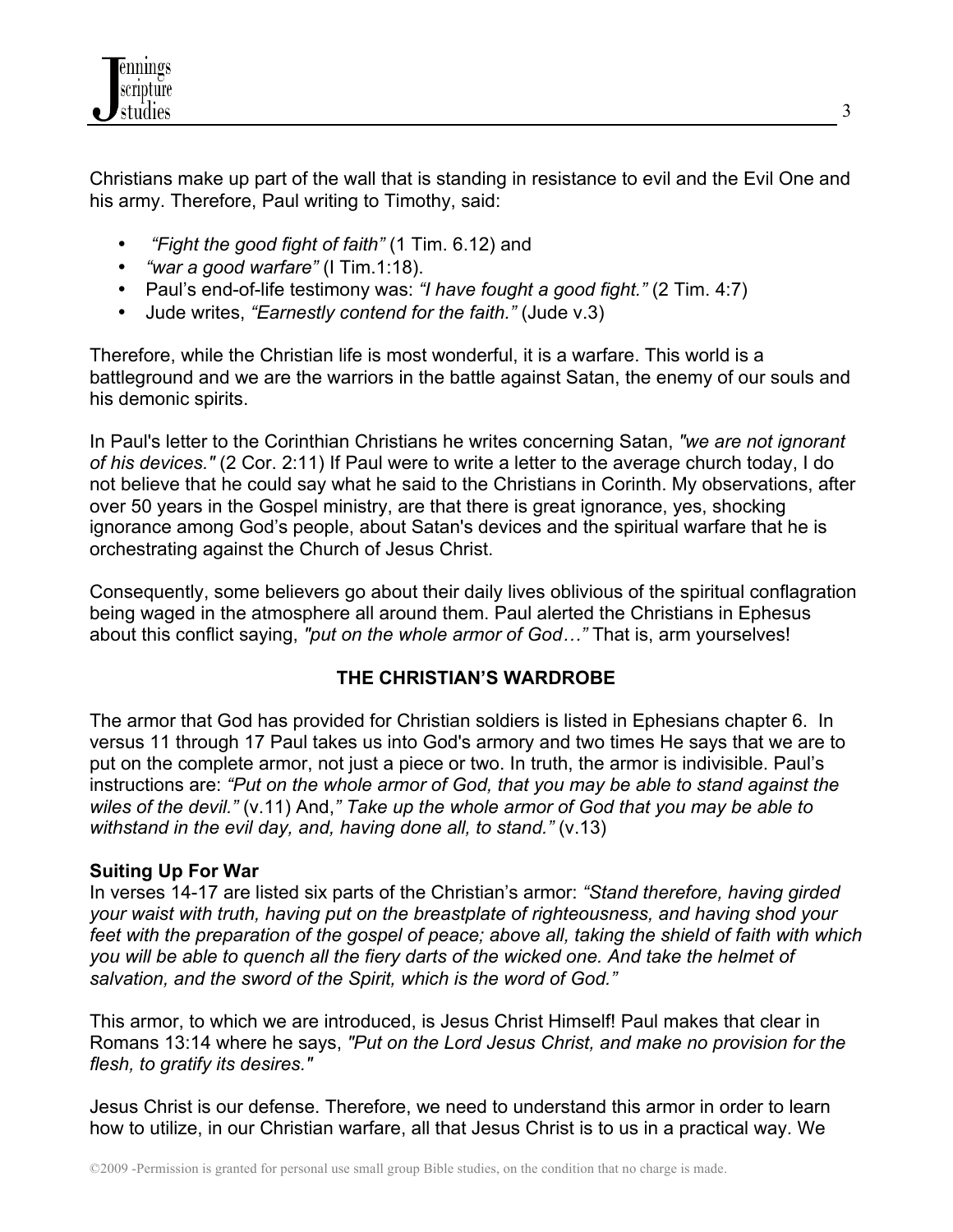

probably have heard some Christians say "Christ is the answer!" Well yes, Christ is the answer, but how is He the answer? That is what we need to know and that is what this section of Scripture shows us.

### **Arm Yourselves!**

The United States military has the most sophisticated weapons of war in existence. What would you think if our military had all of these weapons, but did not know how to use them? They would be useless and we would be defenseless. God gives us His weapons so that we can successfully resist the enemy. Therefore, we need to know what weapons we have available to us and how to use them.

What do the various pieces of the armor mean to us? In Ephesians 6, Paul provides us with a description of each piece of the Armor of God. Here is the Christian warrior's armament – are you ready for this? It may be a surprise to some – here is Paul's armament list:

### **Truth Righteousness Salvation Faith The Gospel of Peace The Word of God**

Confused? Disappointed? Thankful? Did you expect some cloud to drop out of the sky and protect you from satanic schemes or hope that God would give some magical incantation to be spoken against spiritual enemies? That isn't going to happen! *"For though we walk in the flesh, we do not war according to the flesh. For the weapons of our warfare are not carnal but mighty in God for pulling down strongholds…."* (2 Cor.10:3, 4)

Only as we consciously utilize the protection of truth, righteousness, salvation, faith, the Gospel of Peace and the Word of God are we armed for the conflict. This armor covers the Christian's loins, breast, feet, head and is a complete shield to his whole being against any temptation or trial he may encounter.

The battle gear is for every Christian, not just a few stalwart saints. Every Christian is a soldier in God's army. The Christian was intended to be involved in this war. His head is provided with a helmet, for he is to be thoughtful; His heart is covered with a breastplate; His whole nature is protected by a shield; a sword is provided for his hand to use and shoes with which his feet are shod.

Armor we have; we are not only to be armed but we are to be advancing the cause of Christ. We are to do our duty and God will do His part. We are not to lie on the couch and watch the battle; we are to take an active role in the fight! The song, "Stand Up For Jesus" encourages us to:

"Put on the Gospel armor, Each piece put on with prayer: Where duty calls or danger, Be never wanting there."